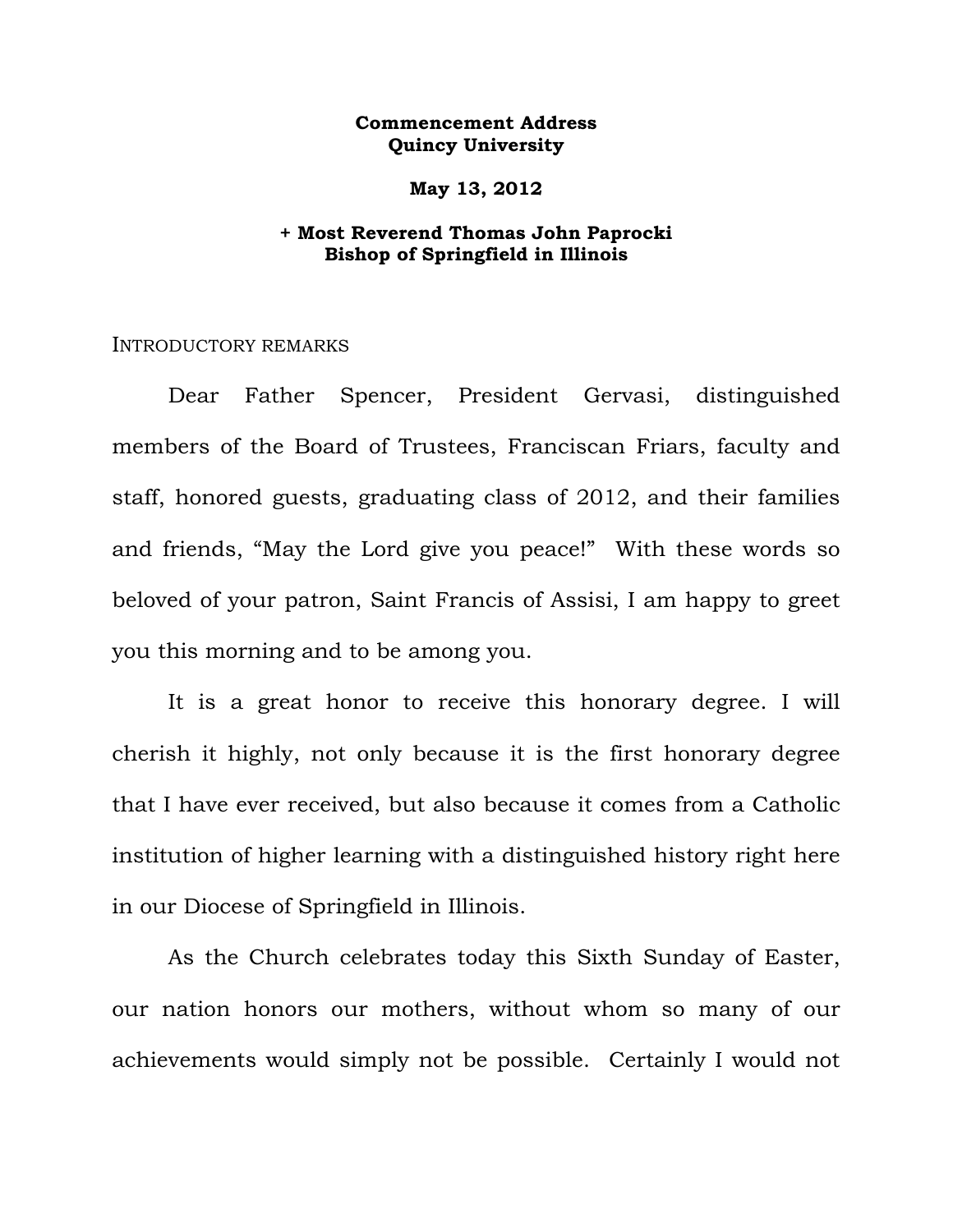be the person I am today without the influence of my mother. Many of our mothers have taught us through the example of their own lives to "love one another because love is of God" (I John 4:7). To all of you mothers, and to you who will soon be mothers, I wish you a very happy Mother's Day and I gladly bestow my blessing upon you.

#### THE SHELTERED CAMPUS

 Dear graduates, a college campus may well be likened to the Shire of J. R. R. Tolkien's great work, *The Lord of the Rings*, one of my favorite pieces of literature. The Hobbits who lived in the Shire "were, in fact, sheltered, but they had ceased to remember it." $1$  The same might be said of most college students today, for a college campus can be likened to the Shire in that so long as students remain on the campus they are often, like Hobbits, "quite content to ignore and be ignored by the world of the 'Big Folk.'"2

 I say this not to be demeaning, but rather to recognize the reality of the world in which you have lived these past few years. It is of benefit to students that they are sheltered without remembering it so that their energies and efforts may be better attuned to their studies.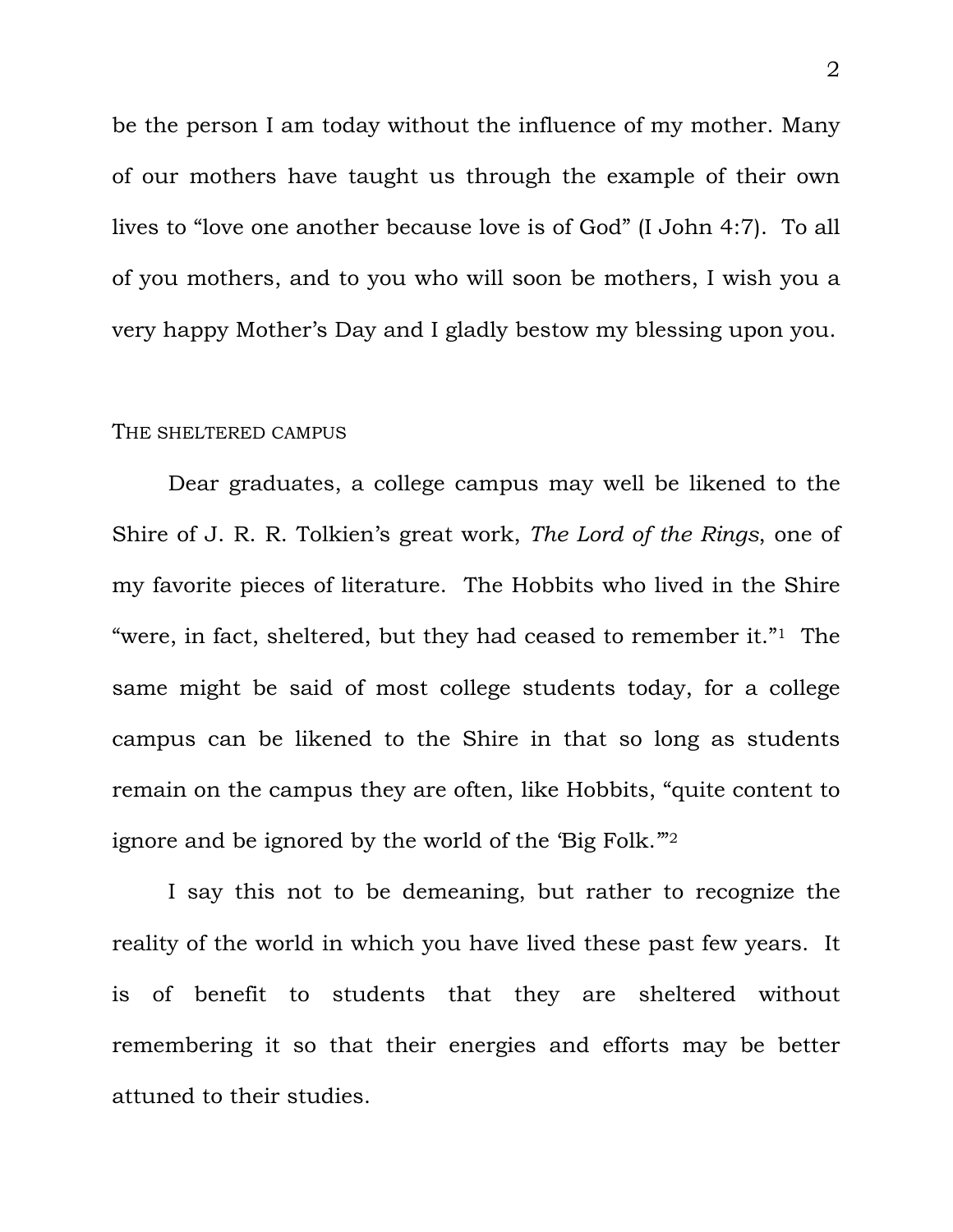But there is also a disadvantage to this sheltering. As degrees are pursued, the outside world continues to plod along, often without being noticed by those whose lives are taken up in their studies. But now that the time of your studies has come to an end, it is time for you to leave the shelter of this campus.

 The world to which you will soon return is different from when you began your studies a few years ago. Much as the growing power of Sauron threatened the life of the Shire, so, too, the growing power of secularism threatens the life of our Republic. And just as the Shire was saved through the efforts of simple and humble Hobbits, so, too, can the Republic be saved by the simple and humble efforts of its citizens, including yourselves.

 For this reason, through the United States Conference of Catholic Bishops' *Ad Hoc* Committee for Religious Liberty, my brother Bishops and I have called the faithful of these United States of America to a Fortnight for Freedom. This two-week period, which begins on June 21st, the vigil of Saints John Fisher and Thomas More, and concludes on July 4th, Independence Day, is envisioned as "a great hymn of prayer for our country."3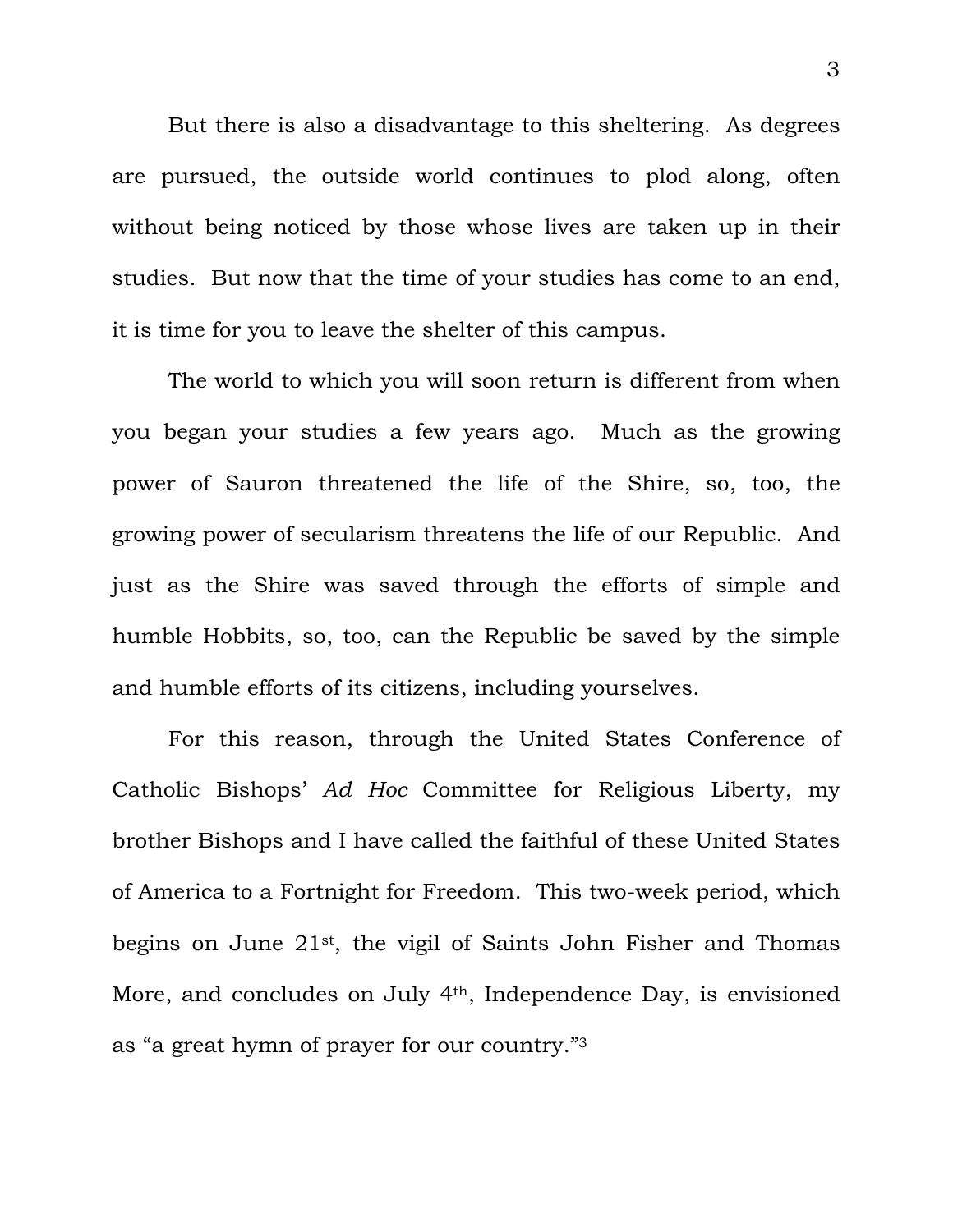Over the past several years, the growing forces of secularism have continued to threaten the life of our Republic by threatening the first freedom on which this Republic was founded: that of religious liberty. Why is this issue so important?

His Eminence Francis Cardinal George, Archbishop of Chicago, has expressed it well:

Human beings need religious liberty because they are created in the image and likeness of God, with rational souls and with free will. God has implanted in human beings a natural desire to seek and to know transcendent truths, not just empirical truths. Thus, the right to religious liberty exists prior to, and regardless of, its recognition by any civil authority. It is not reducible to a civil right. It is a human right, a natural right.<sup>4</sup>

This right "is the first freedom because if we are not free in our conscience and our practice of religion, all other freedoms are fragile."5 If this freedom can be taken away, so can every other freedom.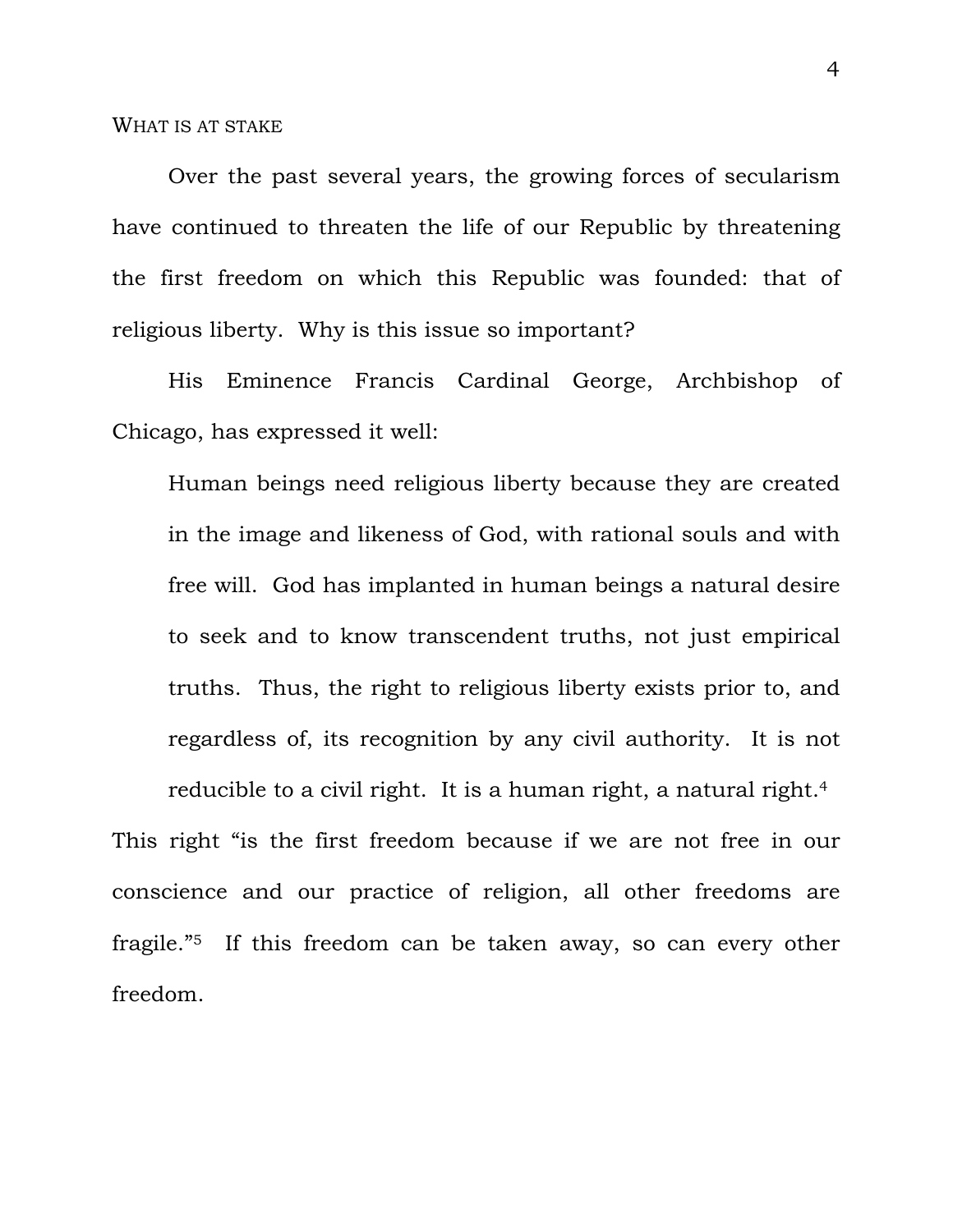The recent statement of the Bishops' Committee for Religious Freedom, *Our First, Most Cherished Freedom*, noted six particular

areas where religious liberty is currently threatened in our nation:

• *HHS mandate for contraception, sterilization, and abortioninducing drugs.* The mandate of the Department of Health and Human Services has received wide attention and has been met with our vigorous and united opposition. In an unprecedented way, the federal government will both force religious institutions to facilitate and fund a product contrary to their own moral teaching and purport to define which religious institutions are "religious enough" to merit protection of their religious liberty. These features of the "preventive services" mandate amount to an unjust law. As Archbishop-designate William Lori of Baltimore, Chairman of the Ad Hoc Committee for Religious Liberty, testified to Congress: "This is not a matter of whether contraception may be *prohibited* by the government. This is not even a matter of whether contraception may be *supported* by the government. Instead, it is a matter of whether religious people and institutions may be *forced* by the government to provide coverage for contraception or sterilization, even if that violates their religious beliefs."6

• *State immigration laws.* Several states have recently passed laws that forbid what the government deems "harboring" of undocumented immigrants—and what the Church deems Christian charity and pastoral care to those immigrants. Perhaps the most egregious of these is in Alabama, where the Catholic bishops, in cooperation with the Episcopal and Methodist bishops of Alabama, filed suit against the law:

The law prohibits almost everything which would assist an undocumented immigrant or encourage an undocumented immigrant to live in Alabama. This new Alabama law makes it illegal for a Catholic priest to baptize, hear the confession of, celebrate the anointing of the sick with, or preach the word of God to, an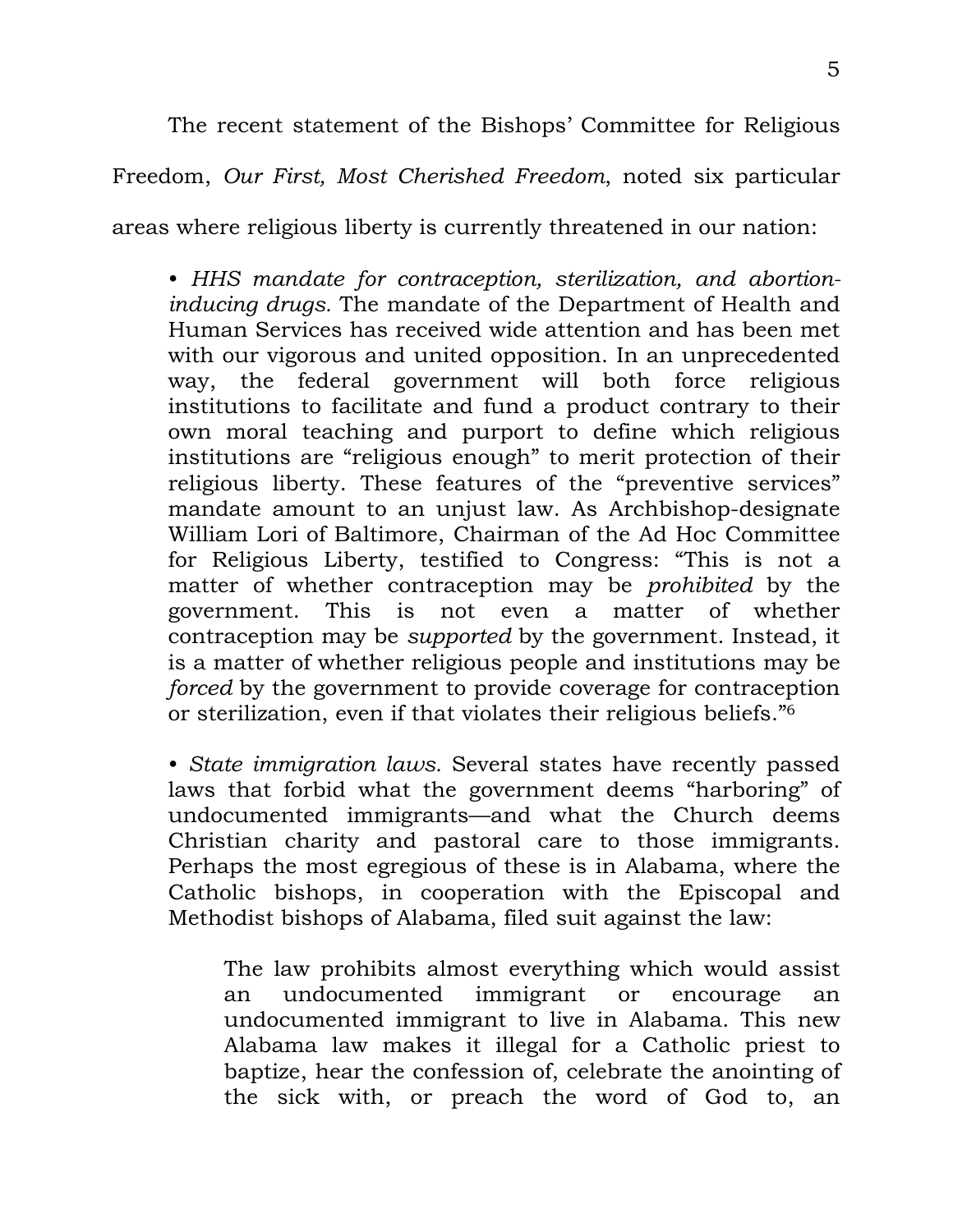undocumented immigrant. . . . It is illegal to allow them to attend adult scripture study groups, or attend CCD or Sunday school classes. It is illegal for the clergy to counsel them in times of difficulty or in preparation for marriage. It is illegal for them to come to Alcoholic Anonymous meetings or other recovery groups at our churches.7

• *Altering Church structure and governance.* In 2009, the Judiciary Committee of the Connecticut Legislature proposed a bill that would have forced Catholic parishes to be restructured according to a congregational model, recalling the trusteeism controversy of the early nineteenth century, and prefiguring the federal government's attempts to redefine for the Church "religious minister" and "religious employer" in the years since.

• *Christian students on campus.* In its over-100-year history, the University of California Hastings College of Law has denied student organization status to only one group, the Christian Legal Society, because it required its leaders to be Christian and to abstain from sexual activity outside of marriage.

• *Catholic foster care and adoption services.* Boston, San Francisco, the District of Columbia, and the state of Illinois have driven local Catholic Charities out of the business of providing adoption or foster care services—by revoking their licenses, by ending their government contracts, or both because those Charities refused to place children with samesex couples or unmarried opposite-sex couples who cohabit.

• *Discrimination against small church congregations.* New York City enacted a rule that barred the Bronx Household of Faith and sixty other churches from renting public schools on weekends for worship services even though non-religious groups could rent the same schools for scores of other uses. While this would not frequently affect Catholic parishes, which generally own their own buildings, it would be devastating to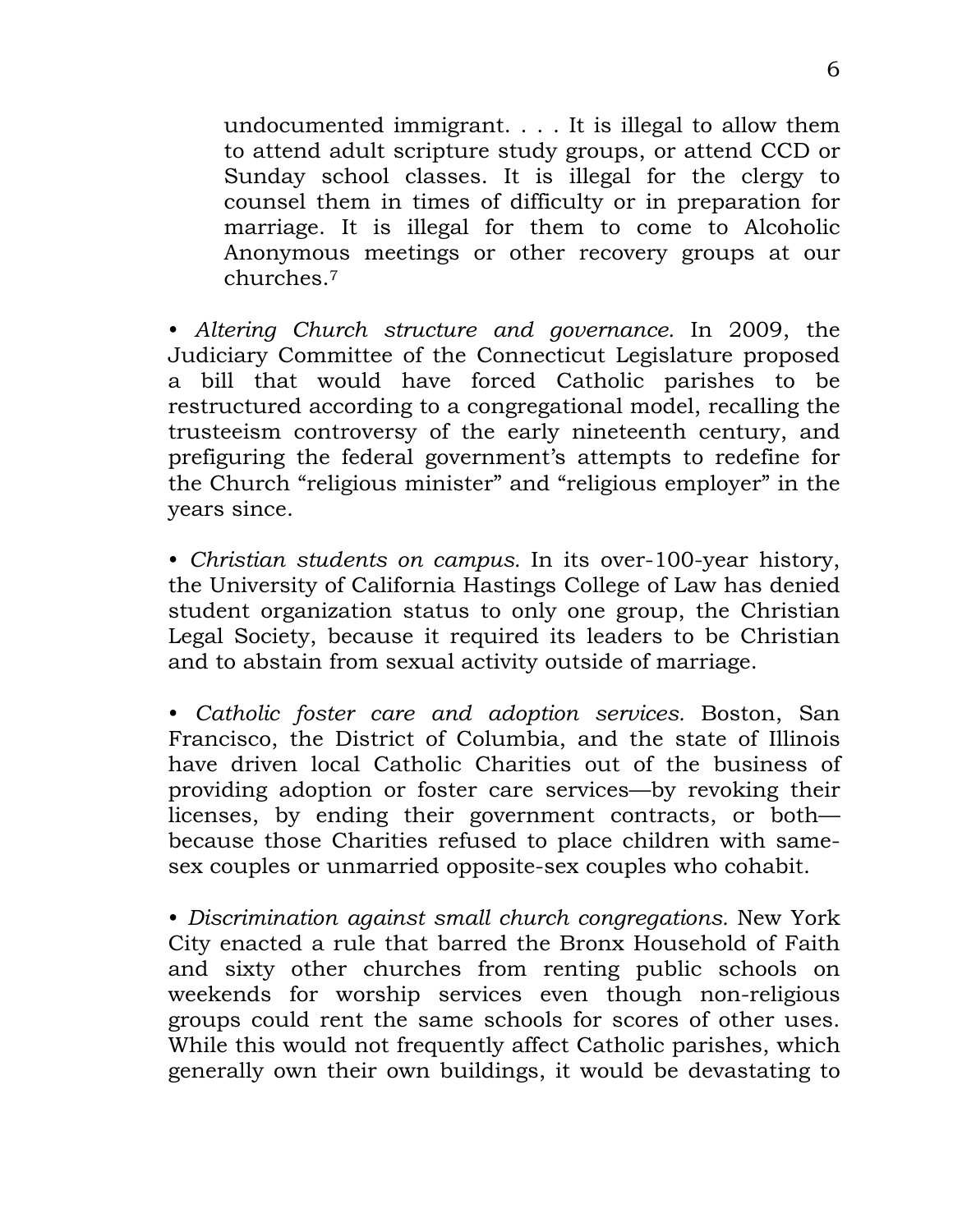many smaller congregations. It is a simple case of discrimination against religious believers.

• *Discrimination against Catholic humanitarian services.*  Notwithstanding years of excellent performance by the United States Conference of Catholic Bishops' Migration and Refugee Services in administering contract services for victims of human trafficking, the federal government changed its contract specifications to require us to provide or refer for contraceptive and abortion services in violation of Catholic teaching. Religious institutions should not be disqualified from a government contract based on religious belief, and they do not somehow lose their religious identity or liberty upon entering such contracts. And yet a federal court in Massachusetts, turning religious liberty on its head, has since declared that such a disqualification is *required* by the First Amendment—that the government somehow *violates* religious liberty by allowing Catholic organizations to participate in contracts in a manner consistent with their beliefs on contraception and abortion.

In the presence of such assaults, there are some who ask, "What's the big deal? Why can't you just be quiet and keep your religion to yourself?"

 We cannot be quiet because, as Cardinal George has rightly observed, "This effort to eliminate the involvement of religion in public life is a nascent form of state tyranny." He went on to say:

Napoleon and Lenin accomplished the same goal more directly, by simply decreeing that the Church could only run worship services inside parish churches while banning other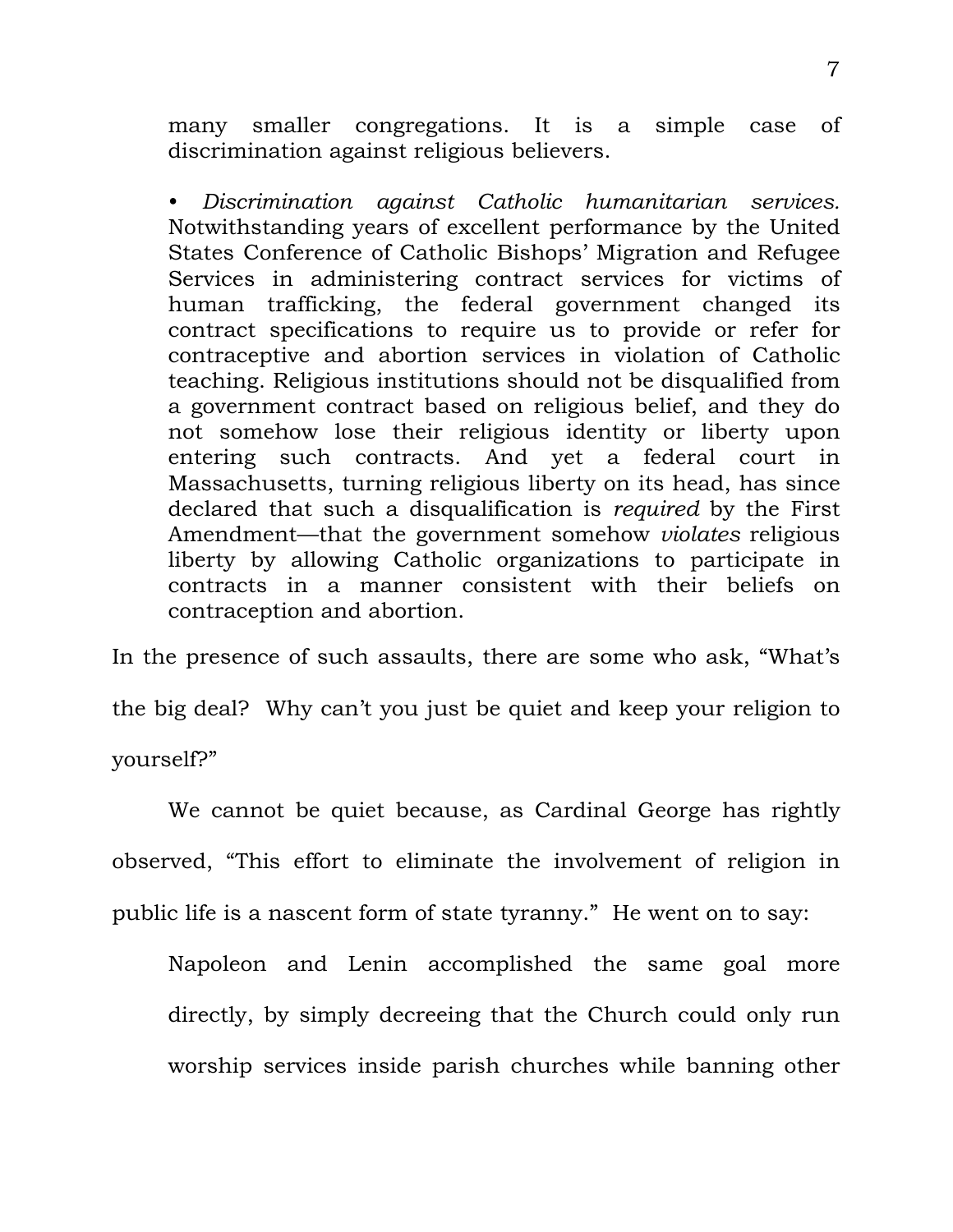kinds of religious activity and the involvement of religious institutions in the culture at large. The current U.S. effort is more indirect, leaving the semblance of a choice as to whether the Church will accept state control in contravention of its moral teachings, but it is no less insidious.<sup>8</sup>

We cannot be quiet when our civil liberties are threatened because "what is at stake is whether America will continue to have a free, creative, and robust civil society – or whether the state alone will determine who gets to contribute to the common good, and how they get to do it."9 We cannot remain quiet because "restrictions of religious liberty are an attack on civil society and the American genius for voluntary associations."10

 There are some who claim that we are trying to force our beliefs upon those who do not agree with us; nothing could be further from the truth. We do not seek to impose our beliefs upon others, but only the freedom to live them ourselves. "What we ask is nothing more than that our God-given right to religious liberty be respected. We ask nothing less than that the Constitution and laws of the United States, which recognize that right, be respected."11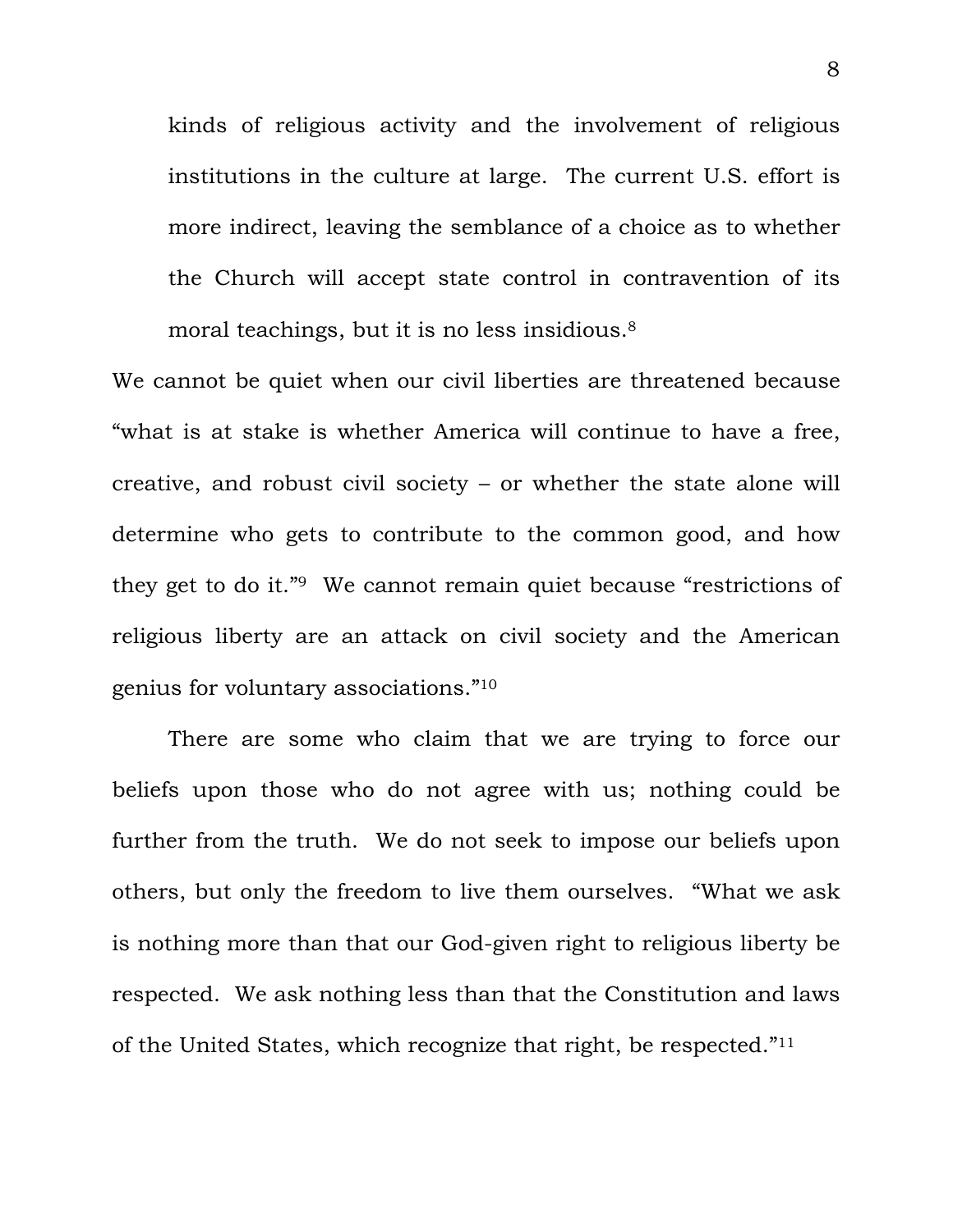We do not desire to make a sacred public square, but "a civil public square, where all citizens can make their contribution to the common good."12 Such a public square might be termed an authentically American public square.

There are still others who claim that the Bishops are now engaging in partisan politics, "but this ought not to be a partisan issue. The Constitution is not for Democrats or Republicans or Independents. It is for all of us, and a great nonpartisan effort should be led by our elected representatives to ensure that it remains so."13

## IT FALLS TO YOU

 From the beginning of this great country, Catholics "have been staunch defenders of religious liberty in the past" and "we have a solemn duty to discharge that duty today. We need, therefore to speak frankly with each other when our freedoms are threatened. Now is such a time."14

 Confronted with the growing shadow of the Dark Tower of Mordor, Frodo Baggins says to Gandalf the Grey, "I wish it need not have happened in my time." In reply, Gandalf says, "So do I, and so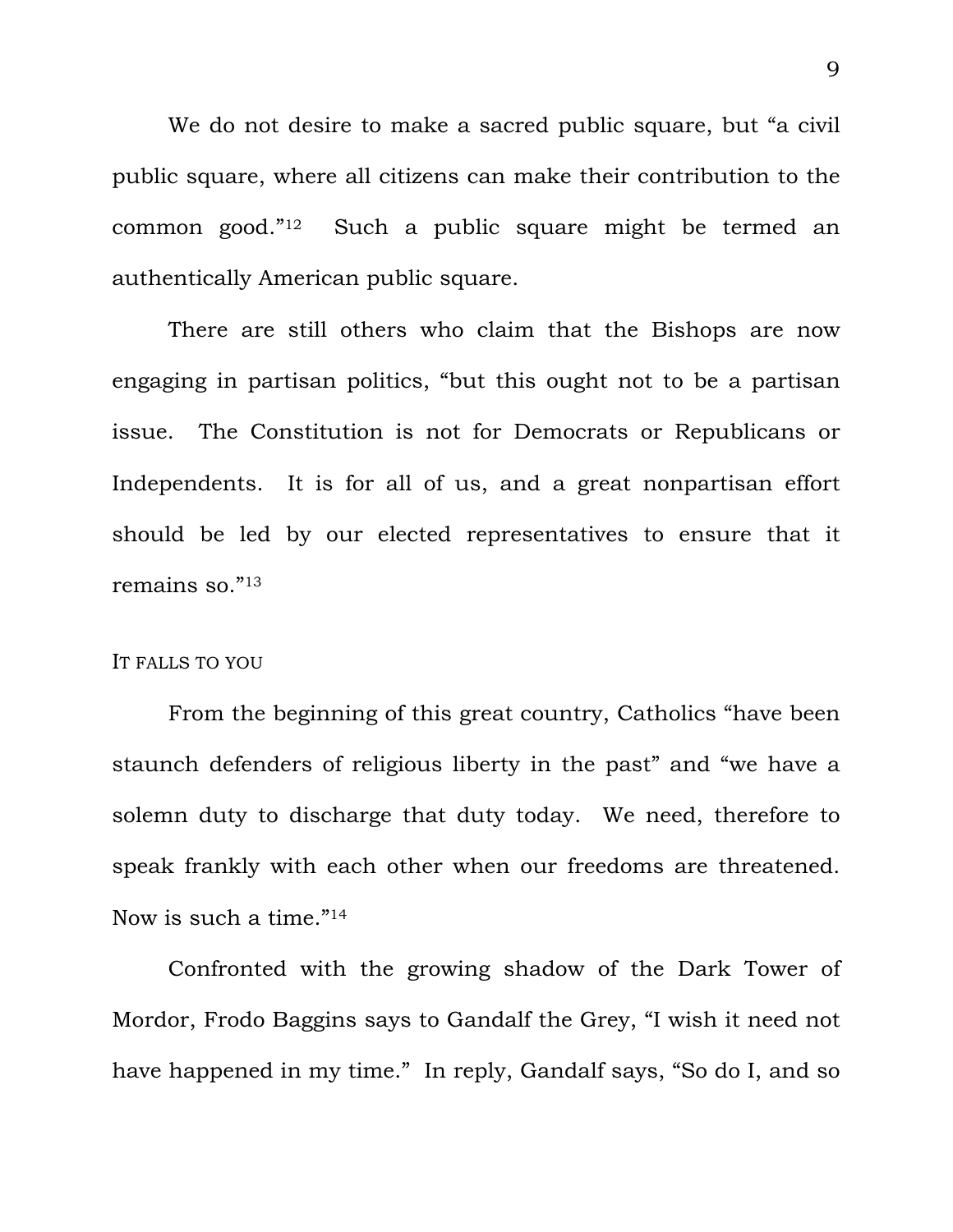do all who live to see such times. But that is not for them to decide. All we have to decide is what to do with the time that is given us."<sup>15</sup> Many of you may well be thinking along the same lines as Frodo when you look to what the future holds.

 As you, dear graduates, stand today with your diploma in hand, what will you do with the education you have received? What will you do with the time that is given you? How will you help to build a true civilization of love?

 The Church looks to you, with your energy, enthusiasm, and idealism, and asks you to step forward to defend the right to religious liberty, not only for Catholics but for all people of faith. My brother Bishops and I

seek to bring the light of the Gospel to our public life, but the work of politics is properly that of committed and courageous lay Catholics. [I] exhort [you] to be both engaged and articulate in insisting that as Catholics and as Americans we do not have to choose between the two. There is an urgent need for the faithful, in cooperation with all Christians, Jews, and others, to impress upon our elected representatives the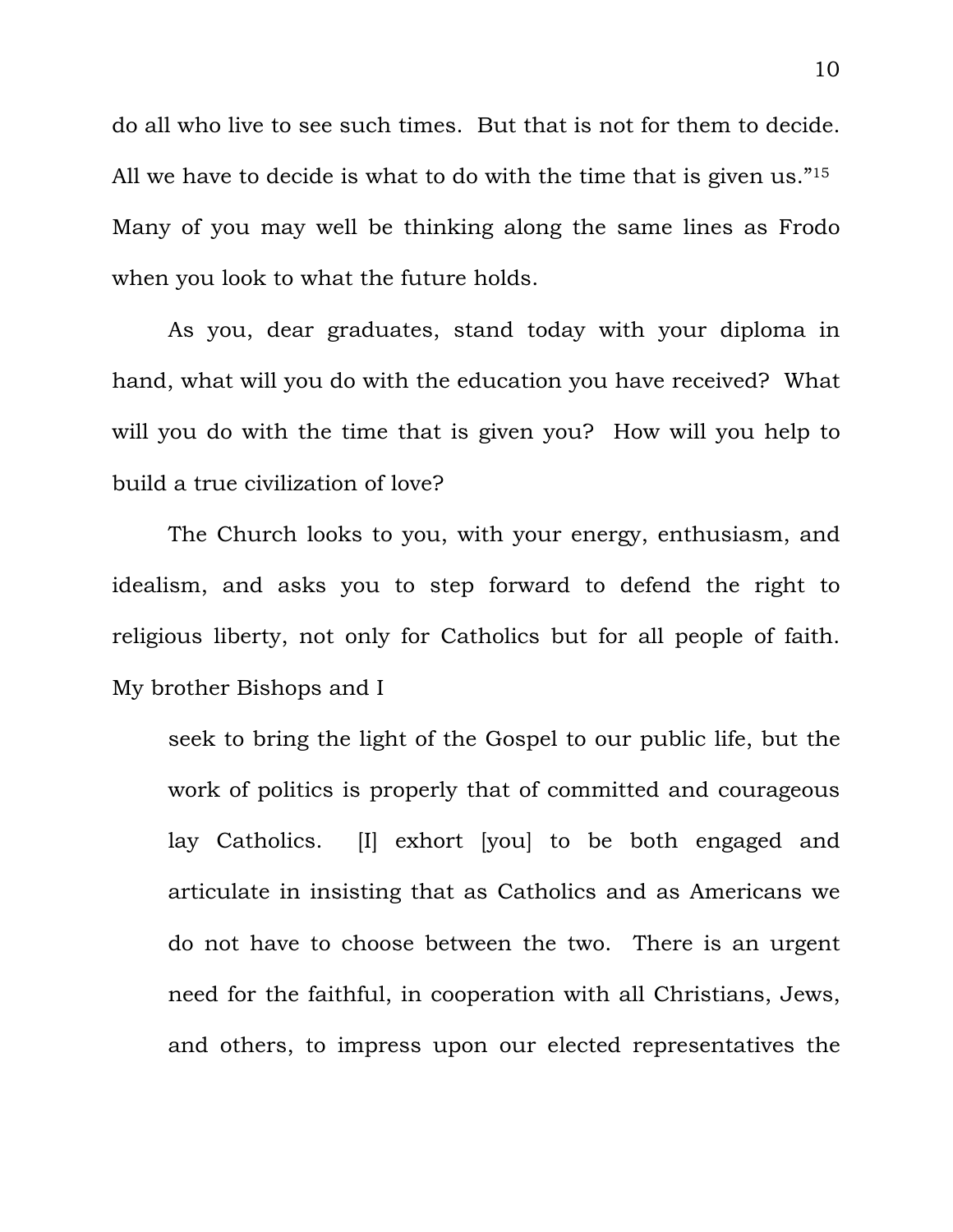importance of continued protection of religious liberty in a free society.<sup>16</sup>

The task that now lies open before you is certainly a daunting one, but the prize of your success in defending religious liberty is of the highest sort: it is nothing less than the rescuing of our civil society.

 Saint Francis of Assisi once wrote to "all mayors and consuls, magistrates and rulers throughout the world" reminding them "not to forget the Lord or turn away from His commandments by reason of the cares and preoccupations of the world."17 As you graduate today from this esteemed Franciscan university, this task of the *Poverello*, of reminding civic authorities of their duties and responsibilities, now falls to you.

It will take people of great hope and conviction to face this arduous challenge. That should not be a reason to flee from it, but to embrace it. The great British Prime Minister during World War II, Winston Churchill, who helped Europe and America to defeat a lethal enemy, once said, "A pessimist sees the difficulty in every opportunity; an optimist sees the opportunity in every difficulty."18

Carl A. Anderson, Supreme Knight of the Knights of the Columbus, recently observed that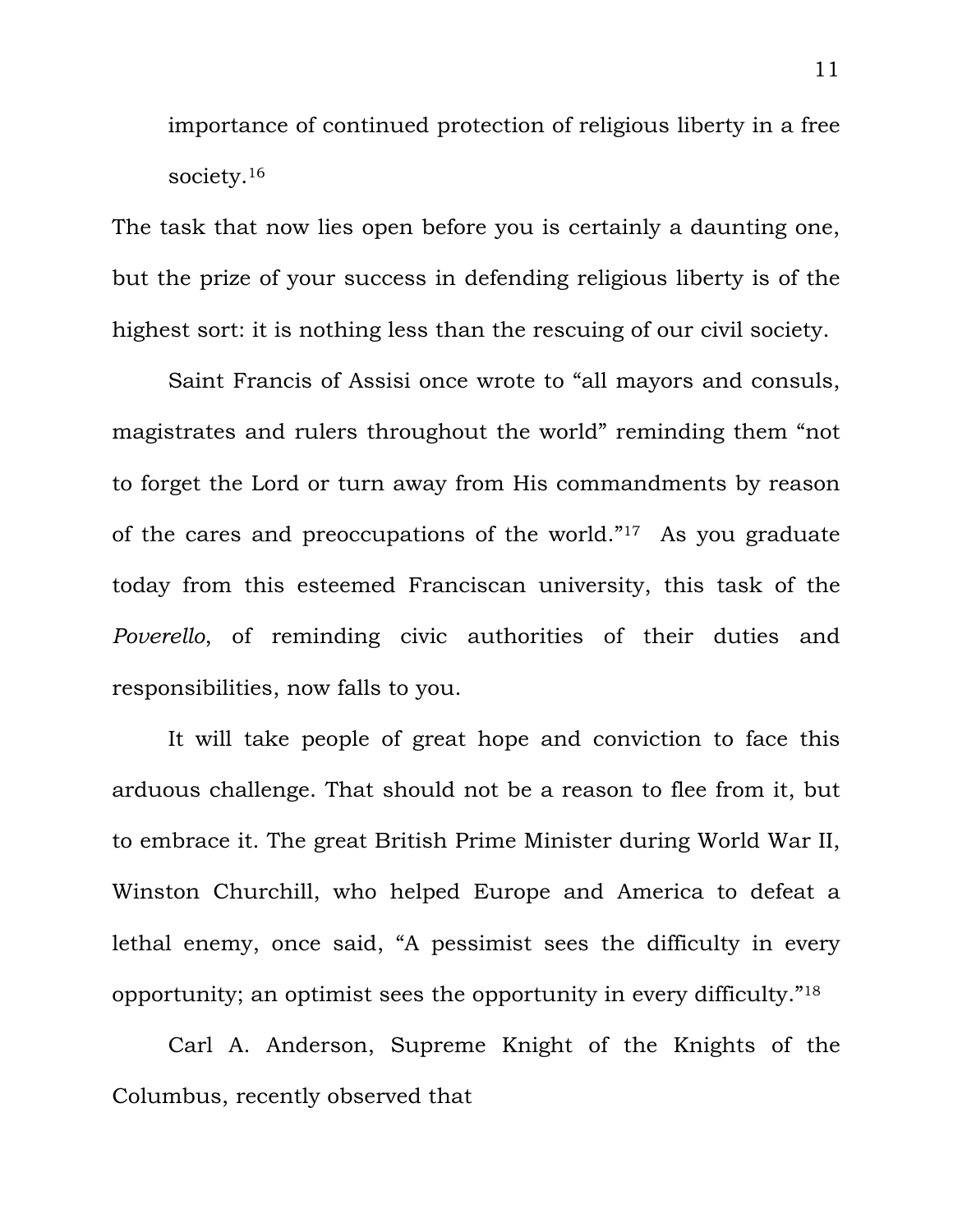Every great religious renewal in America has led to an advance in civil rights – from the Declaration of Independence and the Bill of Rights to the end of slavery and the pursuit of racial equality. But all of this has been achieved in the face of established power structures strongly and often violently opposed to these rights. So this is a time for choosing – choosing whether as Catholics we will stand together to keep open the doors of religious liberty. If we do so, then we will make possible the next great awakening in America that will bring us closer to building that culture of life and that civilization of love which John Paul II so often spoke. May we,

like Blessed John Paul II, be not afraid in our choosing.<sup>19</sup> The choice that lies before you is whether our nation will remain a civil society or whether it slowly fall into a tyranny. It all rests on religious liberty.

 In his best-selling book published over twenty years ago, *The Seven Habits of Highly Effective People*, Stephen Covey wrote of the importance of what he called the Character Ethic, which "is based on the fundamental idea that there are *principles* that govern human effectiveness—natural laws in the human dimension that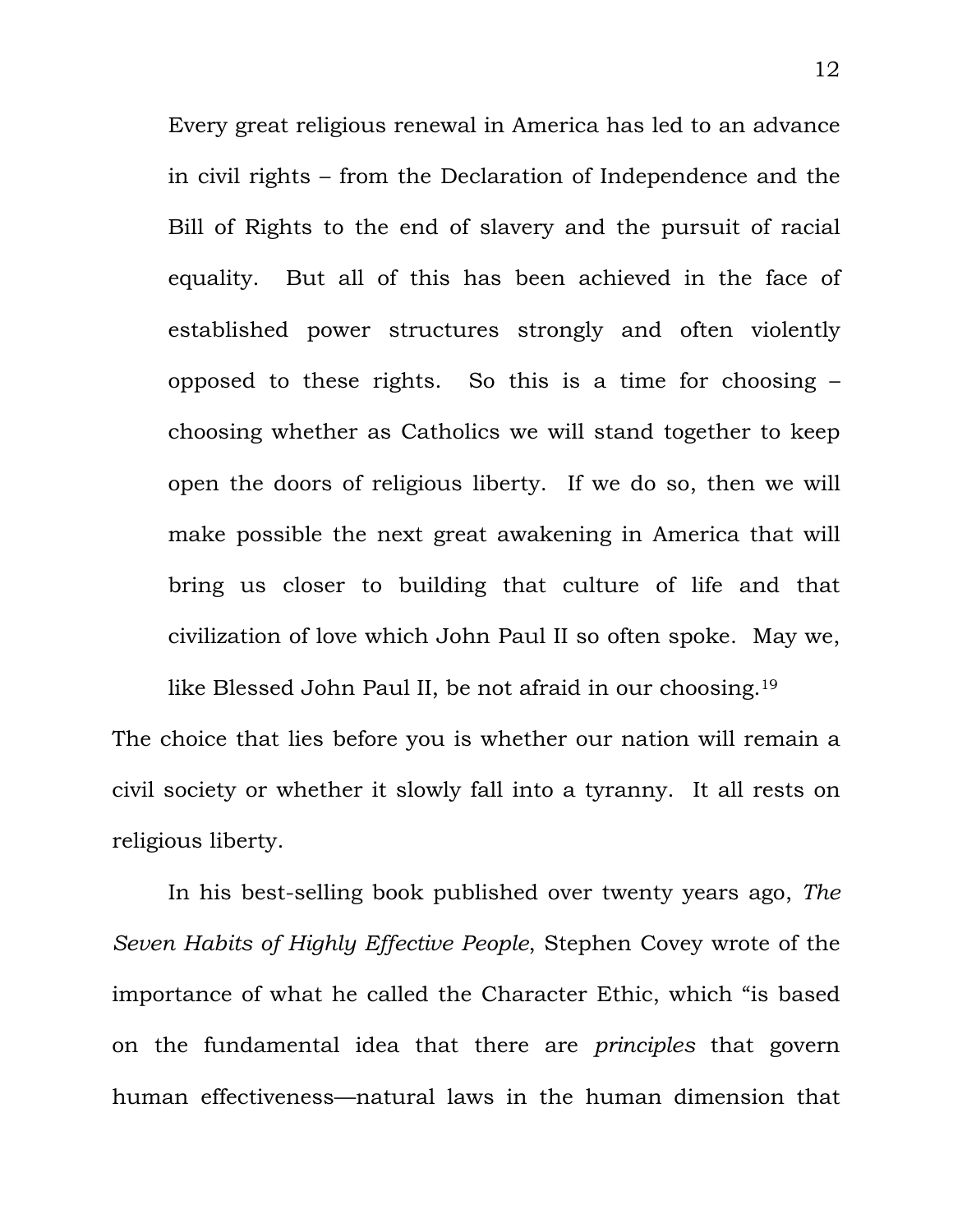are just as real, just as 'unchanging' . . . as laws such as gravity are in the physical dimension."20 To illustrate this point, he re-told this

story published by Frank Koch in *Proceedings*, the magazine of the

Naval Institute:

 Two battleships assigned to the training squadron had been at sea on maneuvers in heavy weather for several days. I was serving on the lead battleship and was on watch on the bridge as night fell. The visibility was poor with patchy fog, so the captain remained on the bridge keeping an eye on all activities.

 Shortly after dark, the lookout on the wing of the bridge reported, "Light, bearing on the starboard bow."

"Is it steady or moving astern?" the captain called out.

 Lookout replied, "Steady, captain," which meant we were on a dangerous collision course with that ship.

 The captain then called to the signalman, "Signal that ship: We are on a collision course, advise you change course 20 degrees."

 Back came a signal, "Advisable for you to change course 20 degrees."

 The captain said, "Send, I'm a captain, change course 20 degrees."

 "I'm a seaman second class," came the reply. "You had better change course 20 degrees."

 By that time, the captain was furious. He spat out, "Send, I'm a battleship. Change course 20 degrees."

 Back came the flashing light, "I'm a lighthouse." We changed course.<sup>21</sup>

 My dear graduates, in the course of your lives you will encounter many people who will throw their titles, power, prestige, influence and wealth at you demanding that you change course to suit their whims. Remember that the Church is a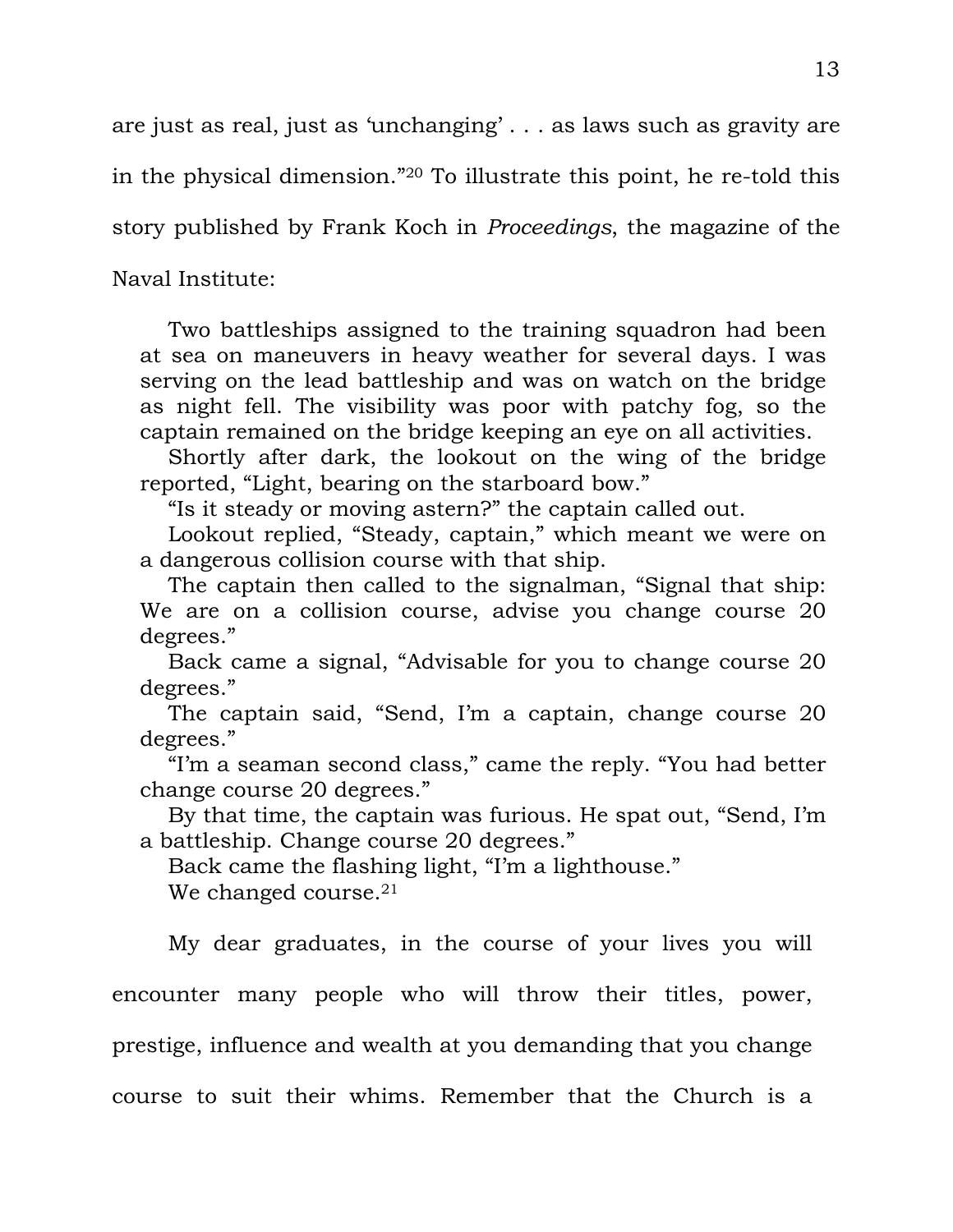lighthouse that cannot change course from the path set out for us by the Lord. Remember that you became an integral part of this Church at your baptism, when you were entrusted with the light of Christ to be kept burning brightly. Remember that Jesus said, "You are the light of the world" (*Matthew* 5:14). Stay true to your principles and follow the beacon of Christ's light that will lead you to His kingdom.

 As you take up this challenge to defend the religious liberty of all people, there will be many who will oppose you, some in small ways and others with great force, but they are not to be feared; they are to be loved. In the face of such opposition, let us pray with Saint Thomas More:

…teach us to bear patiently and gently all injuries and snares treacherously set for us; not to smolder with anger, not to seek revenge, not to give vent to our feelings by hurling back insults, not to find an empty pleasure in tripping up an enemy through some clever trick, but rather to set ourselves against deceitful injury with genuine courage, to conquer evil with good…22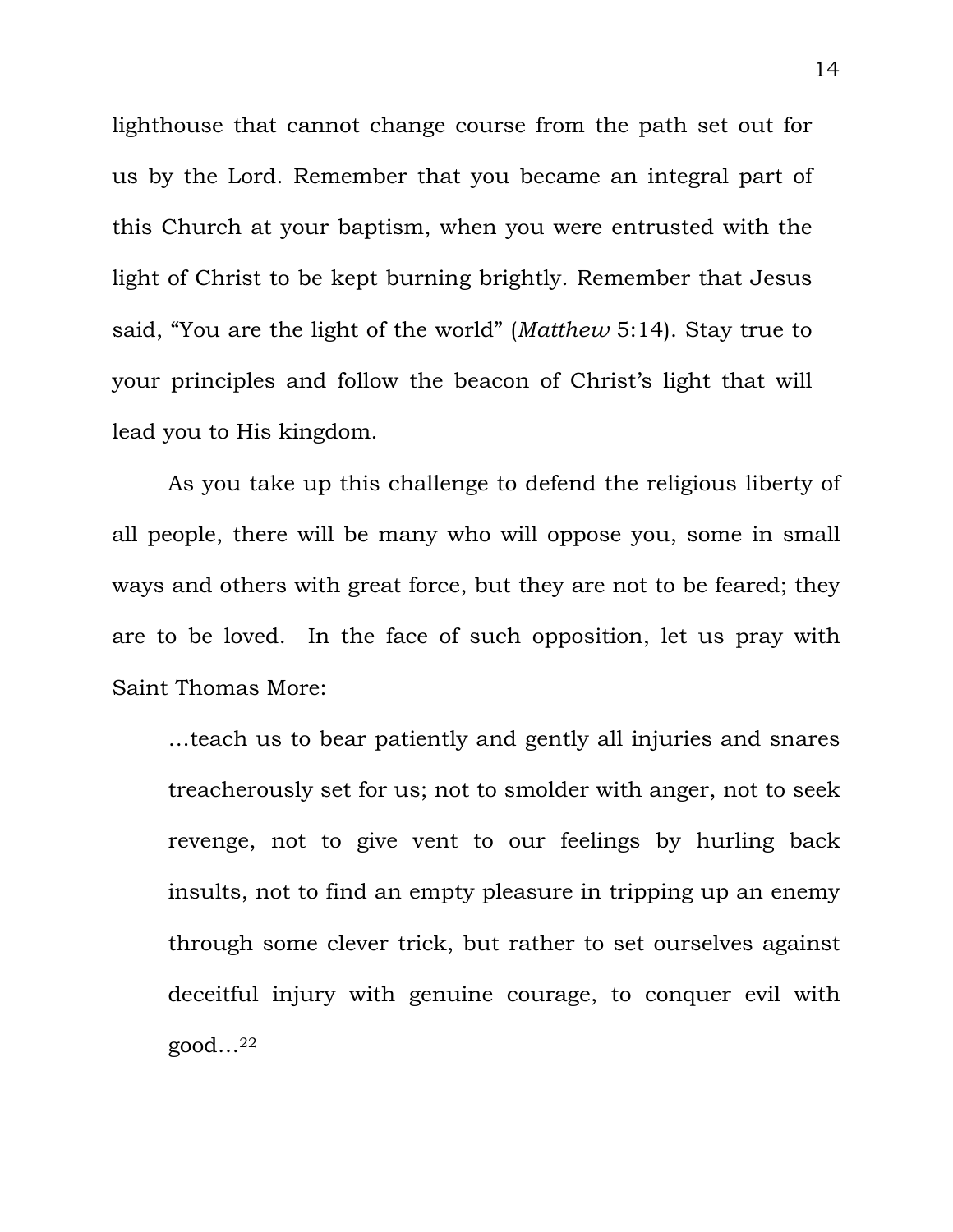If we defend our religious liberty and that of all people in this way, the Lord will see fit to grant us peace and all good.

 In these efforts Saint Francis of Assisi will prove to be a helpful and authentic example. It was he who urged his friars, saying:

Go, proclaim peace to men and preach repentance for the forgiveness of sins. Be patient in trials, watchful in prayer, strenuous in work, moderate in speech, reserved in manner and grateful for favors, because for all this an eternal kingdom is being prepared for you.<sup>23</sup>

With these words of your heavenly patron, I now leave you, and I warmly congratulate each of you graduates on this day that is filled with relief and joy. Today your academic achievements are celebrated and a new horizon opens before you. Let us pray that it will be one in which the freedom of religion is protected and encouraged, and in which you will flourish and thrive.

May God give us this grace. Amen.